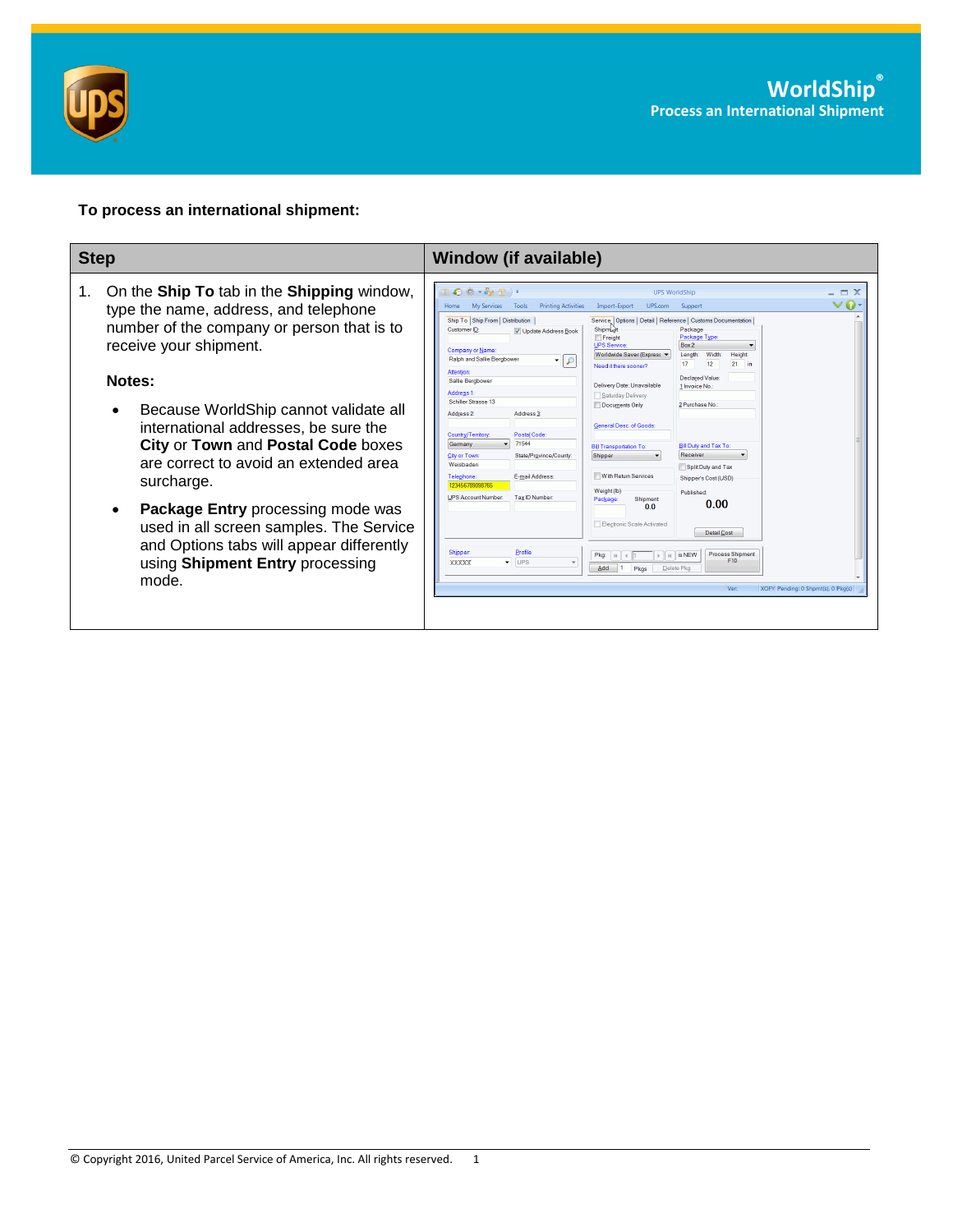

| <b>Step</b>                                                                                                                                                                                                                                                                                                                                                                                                                                                                                                                                                                                                                                                                                                                                                                                                                                                                                                                                                                                                                                                                       | <b>Window (if available)</b>                                                                                                                                                                                                                                                                                                                                                                                                                                                                                                                                                                                                                                                                                                                                                                                                                                                                                                                                                                                                                                                                                                                                                                                                                                                                                                                                                                                                                                                                                                                                                                                                 |
|-----------------------------------------------------------------------------------------------------------------------------------------------------------------------------------------------------------------------------------------------------------------------------------------------------------------------------------------------------------------------------------------------------------------------------------------------------------------------------------------------------------------------------------------------------------------------------------------------------------------------------------------------------------------------------------------------------------------------------------------------------------------------------------------------------------------------------------------------------------------------------------------------------------------------------------------------------------------------------------------------------------------------------------------------------------------------------------|------------------------------------------------------------------------------------------------------------------------------------------------------------------------------------------------------------------------------------------------------------------------------------------------------------------------------------------------------------------------------------------------------------------------------------------------------------------------------------------------------------------------------------------------------------------------------------------------------------------------------------------------------------------------------------------------------------------------------------------------------------------------------------------------------------------------------------------------------------------------------------------------------------------------------------------------------------------------------------------------------------------------------------------------------------------------------------------------------------------------------------------------------------------------------------------------------------------------------------------------------------------------------------------------------------------------------------------------------------------------------------------------------------------------------------------------------------------------------------------------------------------------------------------------------------------------------------------------------------------------------|
| 2.<br>On the <b>Service</b> tab:<br>Click the down arrow in the UPS<br>٠<br><b>Service</b> box and select a service.<br>Click the down arrow in the <b>Package</b><br>$\bullet$<br>Type box and select a type.<br>Type a description of the goods in the<br>$\bullet$<br><b>General Description of Goods box.</b><br>Click the down arrow in the <b>Bill</b><br>Transportation To box and select who<br>pays the transportation cost to ship the<br>package, shipment, or movement.<br>Click the down arrow in the Bill Duty<br>$\bullet$<br>and Tax To box and select who pays<br>the duty and tax cost to ship the<br>package, shipment, or movement.<br>Select or clear the With Return<br>$\bullet$<br>Services check box to specify the<br>Return Services shipment option. If<br>selected, the Return Services type<br>defaults to the type selected on the<br>Return Services tab in the Shipper<br><b>Editor</b> window.<br>Select or clear the Split Duty and Tax<br>٠<br>check box to indicate who pays the<br>duty cost to ship the package,<br>shipment, or movement. | $\equiv$ X<br>Ⅲ◎※→◎型)・<br><b>UPS WorldShip</b><br>- 0<br>Home My Services Tools<br><b>Printing Activities</b><br>Import-Export UPS.com<br>Support<br>Ship To Ship From Distribution<br>Service   Options   Detail   Reference   Customs Documentation<br>Customer ID:<br>Package<br>Shipment<br>V Update Address Book<br>Package Type<br>Freight<br>UPS Service<br>Box 2<br>Company or Name:<br><b>Worldwide Express</b><br>Width:<br>Height<br>Length:<br>Ralph and Sallie Bergbower<br>$\cdot$ $\circ$<br>17 <sub>z</sub><br>12<br>21<br>Need it there sooner?<br><b>Attention</b><br><b>Declared Value:</b><br>Sallie Bergbower<br>Delivery Date: Unavailable<br>1 Invoice No.:<br>Address <sub>1</sub><br>Saturday Delivery<br>Schiller Strasse 13<br>2 Purchase No.<br>Documents Only<br>Address 2:<br>Address <sub>3</sub><br>General Desc. of Goods:<br>Postal Code<br>Keyboards<br>Country/Territory<br>71544<br>Germany<br>Bill Duty and Tax To<br><b>Bill Transportation To:</b><br>City or Town:<br>State/Province/County:<br>Receiver<br>Shipper<br>Weisbaden<br>Split Duty and Tax<br>Telephone:<br>With Return Services<br>E-mail Address:<br>Shipper's Cost (USD)<br>123456789098765<br>Weight (lb)<br>Published<br><b>UPS Account Number:</b><br>Tax <sub>ID</sub> Number<br>Package:<br>Shipment<br>0.00<br>0.0<br>Electronic Scale Activated<br>Detail Cost<br><b>Shipper:</b><br>Profile<br>Process Shipment<br>$\mathbb{F}$   $\mathbb{H}$   is NEW<br>$P$ ka: $  $ $  $ $  $ $  $<br>F10<br>XXXXX<br>$\blacktriangledown$ UPS<br>Add 1 Pkgs<br>Delete Pkg<br>XOFY Pending: 0 Shpmt(s), 0 Pkg(s)<br>Ver: |
| A message displays to clarify who is to<br>pay the duty cost.<br>Click OK.                                                                                                                                                                                                                                                                                                                                                                                                                                                                                                                                                                                                                                                                                                                                                                                                                                                                                                                                                                                                        | $\mathbb{R}$<br>WorldShip<br>The party who pays for the Transportation charges will now also pay for Duty.<br>OK $\mathbb N$<br>Do not display this message again.<br>$\sqrt{3}$<br>WorldShip<br>The party who pays for the Taxes will now also pay the Duty.<br>OK.<br>Do not display this message again.                                                                                                                                                                                                                                                                                                                                                                                                                                                                                                                                                                                                                                                                                                                                                                                                                                                                                                                                                                                                                                                                                                                                                                                                                                                                                                                   |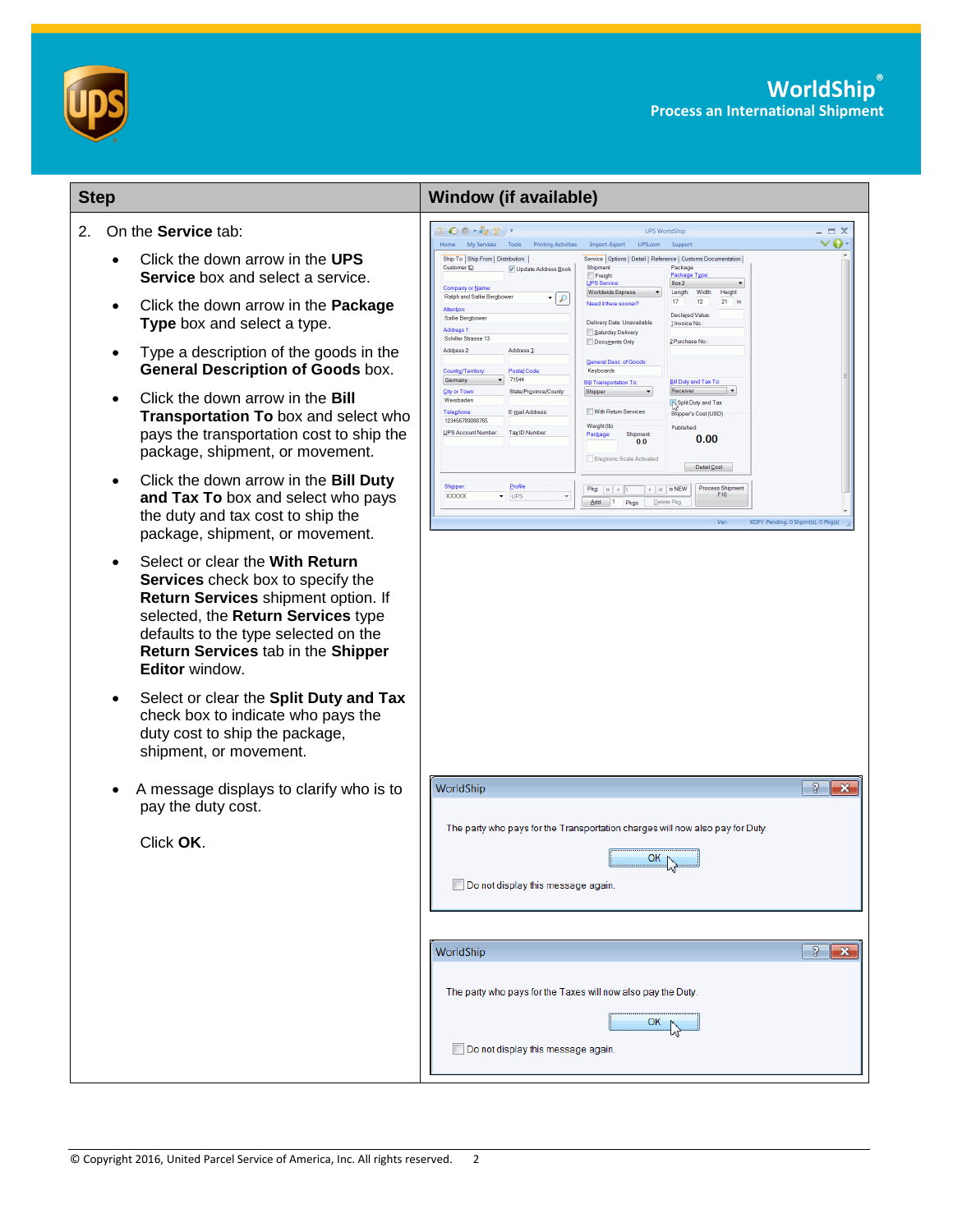

| <b>Step</b>                                                                                                                                   | <b>Window (if available)</b>                                                                                                                                                                                                                                                                                                                                                                                                                                                                                                                                                                                                                                                                                                                                                                                                                                                                                                                                                                                                                                                                                                                                                         |
|-----------------------------------------------------------------------------------------------------------------------------------------------|--------------------------------------------------------------------------------------------------------------------------------------------------------------------------------------------------------------------------------------------------------------------------------------------------------------------------------------------------------------------------------------------------------------------------------------------------------------------------------------------------------------------------------------------------------------------------------------------------------------------------------------------------------------------------------------------------------------------------------------------------------------------------------------------------------------------------------------------------------------------------------------------------------------------------------------------------------------------------------------------------------------------------------------------------------------------------------------------------------------------------------------------------------------------------------------|
| 3.<br>The Service tab displays.                                                                                                               | $\mathbb{L} \bigodot \mathbb{R} \cdot \mathbb{Z} \rightarrow 0$<br><b>DX</b><br><b>UPS WorldShip</b><br>$\boldsymbol{\Omega}$<br>Home My Services Tools Printing Activities<br>Import-Export UPS.com Support                                                                                                                                                                                                                                                                                                                                                                                                                                                                                                                                                                                                                                                                                                                                                                                                                                                                                                                                                                         |
| Type the weight of your package in the<br>Package Weight box. The Shipper's<br>Cost displays in the lower right.                              | Ship To Ship From Distribution<br>Service   Options   Detail   Reference   Customs Documentation<br>Customer ID:<br>Shipment<br>Package<br>V Update Address Book<br>Package Type:<br>Freight<br><b>UPS Service:</b><br>Box 2<br>Company or Name:<br>Worldwide Express<br>Length:<br>Width:<br>Height<br>Ralph and Sallie Bergbower<br>-   O<br>17<br>12<br>$21$ in<br>Need it there sooner?<br>Attention                                                                                                                                                                                                                                                                                                                                                                                                                                                                                                                                                                                                                                                                                                                                                                             |
| <b>Click the Customs Documentation</b><br>tab.                                                                                                | Guaranteed Time: 12:00pm<br>Declared Value<br>Sallie Berabower<br>Delivery Date: Unavailable<br>1 Invoice No.<br>Address 1:<br>Saturday Delivery<br>Schiller Strasse 13<br>2 Purchase No.<br>Documents Only<br>Address 2:<br>Address <sub>3</sub> :<br>General Desc. of Goods:<br>Country/Territory:<br>Postal Code:<br>Keyboards<br>71544<br>Germany<br>Bill Duty and Tax To:<br><b>Bill Transportation To:</b><br>Receiver<br>City or Town:<br>State/Province/County<br>Shipper<br>Weisbaden<br>Split Duty and Tax<br><b>Telephone:</b><br>E-mail Address:<br>With Return Services<br>Shipper's Cost (USD)<br>123456789098765<br>Weight (lb)<br>Published<br><b>UPS Account Number:</b><br>Tax ID Number<br>Shipment<br>Package:<br>382.01<br>100<br>10 <sup>1</sup><br>Electronic Scale Activated<br>Detail Cost<br>Shipper<br>Profile<br><b>Process Shipment</b><br>$\rightarrow$ $\parallel$ $\parallel$ is NEW<br>F10<br>$\overline{\phantom{a}}$ UPS<br><b>XXXXX</b><br>$\overline{\phantom{a}}$<br>Add 1 Pkgs<br>Delete Pkg<br>Ver:<br>XOFY Pending: 0 Shpmt(s), 0 Pkg(s)                                                                                                    |
| If you are processing the first international<br>4.<br>shipment for a shipper, the <b>Export</b><br><b>Documentation</b> help topic displays. | UPS WorldShip - Help<br>$\mathbf{x}$<br>Show                                                                                                                                                                                                                                                                                                                                                                                                                                                                                                                                                                                                                                                                                                                                                                                                                                                                                                                                                                                                                                                                                                                                         |
| Read Help as needed.                                                                                                                          | <b>Export Documentation</b>                                                                                                                                                                                                                                                                                                                                                                                                                                                                                                                                                                                                                                                                                                                                                                                                                                                                                                                                                                                                                                                                                                                                                          |
| Close Help.                                                                                                                                   | You can use UPS WorldShip to produce your export documentation. This documentation is electronically<br>transmitted to UPS and used to begin the clearance process with Customs and other government<br>agencies. This helps facilitate the accurate and timely clearance of your shipments. See Determine<br>Required International Documents.<br>You can manually enter the details for these documents or import the data from another source.<br>If you do not wish to provide electronic export documentation to UPS, you can disable these features<br>when you set up your international preferences. You can change these settings for individual shipments.<br>See Add or Modify a Shipper.<br>If you choose to use WorldShip to produce these documents, you must acknowledge that:<br>• The information entered in WorldShip is accurate, and<br>• The information will be transmitted electronically to UPS and will be made available to government<br>agencies.<br>Note: Regardless of whether or not you use WorldShip to create these documents, export<br>documentation must accompany the lead package in the shipment. See Use the UPS Rate and Service<br>Guide. |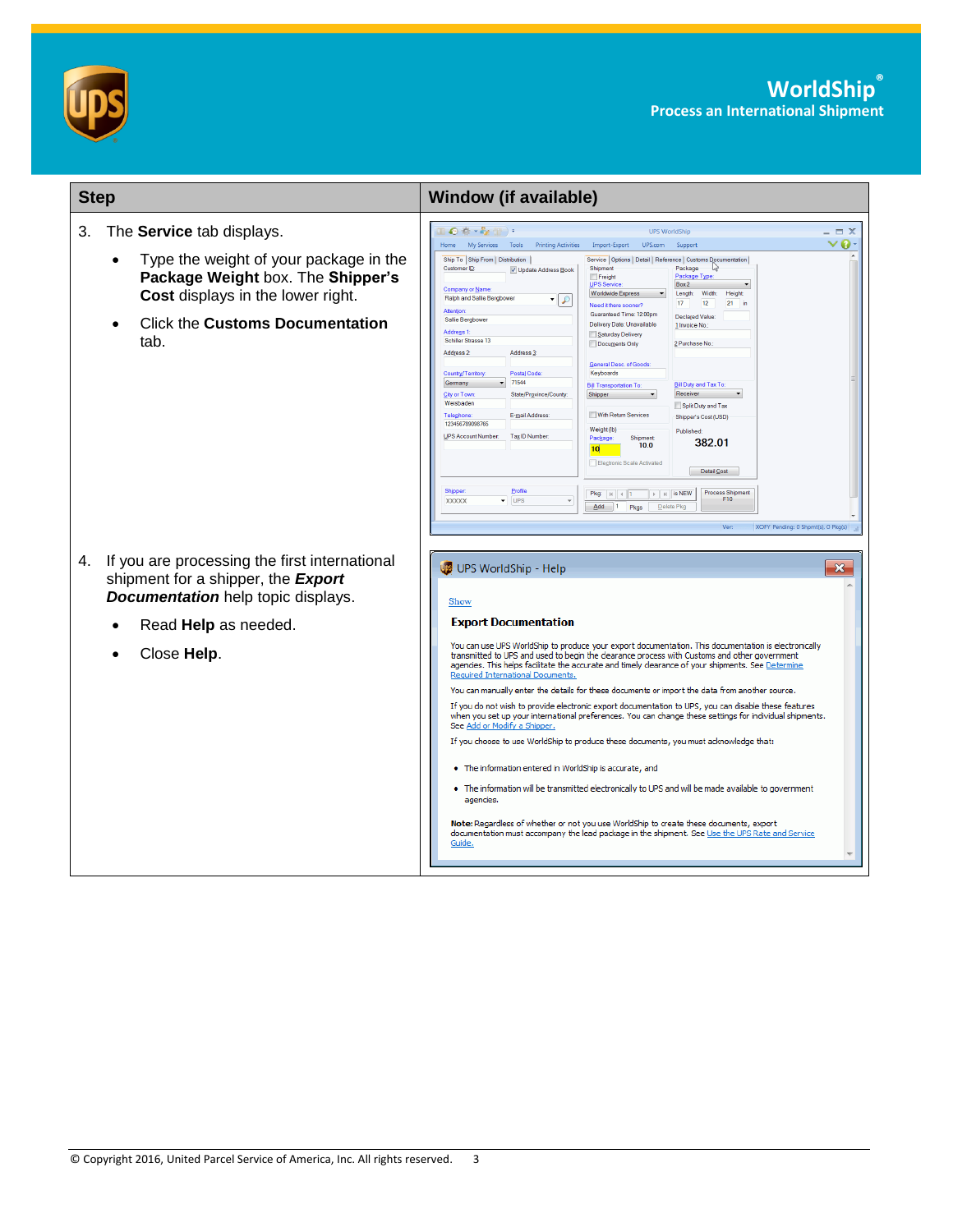

| <b>Step</b>                                                                                                                                                                                                                                 | <b>Window (if available)</b>                                                                                                                                                                                                                                                                                                                                                                                                                                                                                                                                                                                                      |
|---------------------------------------------------------------------------------------------------------------------------------------------------------------------------------------------------------------------------------------------|-----------------------------------------------------------------------------------------------------------------------------------------------------------------------------------------------------------------------------------------------------------------------------------------------------------------------------------------------------------------------------------------------------------------------------------------------------------------------------------------------------------------------------------------------------------------------------------------------------------------------------------|
| If you are processing the first international<br>5.<br>shipment for a shipper, the International<br><b>Document Settings for Shipper xxxxxx</b><br>displays.                                                                                | $\mathcal{S}$<br>$\mathbf{x}$<br>International Document Settings For Shipper XXXXX<br>This screen allows you to set default invoice preferences for shipper<br>OK<br>XXXXXXX. These values can be modified on the Customs Documentation<br>tab while processing a shipment, or by going to the Tools tab and<br>He<br>selecting Shipper Editor.                                                                                                                                                                                                                                                                                   |
| Click the down arrow in the <b>Invoice</b><br>Setting box and select either Enable<br>Invoice or Disable Invoice. If you<br>select Enable Invoice, the Invoice<br><b>Terms and Conditions window</b><br>displays. Click Accept to continue. | <b>Invoice Setting</b><br>Choose to enable or disable the Invoice for your international<br>shipments.<br>Invoice Setting:<br>Enable Invoice                                                                                                                                                                                                                                                                                                                                                                                                                                                                                      |
| Click the down arrows in the Currency<br>and Country/Territory of Origin<br>boxes and select the default values for<br>this shipper.                                                                                                        | Currency and Country/Territory of Origin<br>Choose the default Currency and Country/Territory of Origin for this<br>shipper or choose "(None)."<br>Currency:<br>Country/Territory of Origin:<br><b>United States</b><br>US dollar<br>▼                                                                                                                                                                                                                                                                                                                                                                                            |
| Click the down arrow in the<br><b>Declaration Statement box and select</b><br>a default Declaration Statement and<br>type the number of invoices to print for<br>this shipper in the Number of Copies<br>box.                               | <b>Additional Invoice Fields</b><br>Choose the Customs Declaration Statement and number of invoice<br>copies to print for this shipper.<br><b>Declaration Statement:</b><br>Number of Copies:<br>3<br>Invoice                                                                                                                                                                                                                                                                                                                                                                                                                     |
| Tip: Click  to display the Declaration<br><b>Statement Editor window and either</b><br>view the default Declaration<br>Statements or create a custom<br>Declaration Statement.                                                              |                                                                                                                                                                                                                                                                                                                                                                                                                                                                                                                                                                                                                                   |
| Click OK.                                                                                                                                                                                                                                   |                                                                                                                                                                                                                                                                                                                                                                                                                                                                                                                                                                                                                                   |
| The Invoice Terms and Conditions<br>displays. Read then Click Accept or<br><b>Decline</b> to back out and disable<br>invoice.                                                                                                               | $\mathbf{x}$<br><b>Invoice Terms and Conditions</b><br>I acknowledge that the data entered into WorldShip for international<br>clearance purposes is true and correct and the contents and value will be<br>as stated. This data will be transmitted to UPS and will be made available<br>through paper and/or electronic means to government agencies to assess<br>the appropriate Customs Duties and Taxes in accordance with local<br>government laws.<br>I further acknowledge that incorrect or misstated information may result in<br>shipment delays, fines and seizures of shipment contents.<br><b>Decline</b><br>Accept |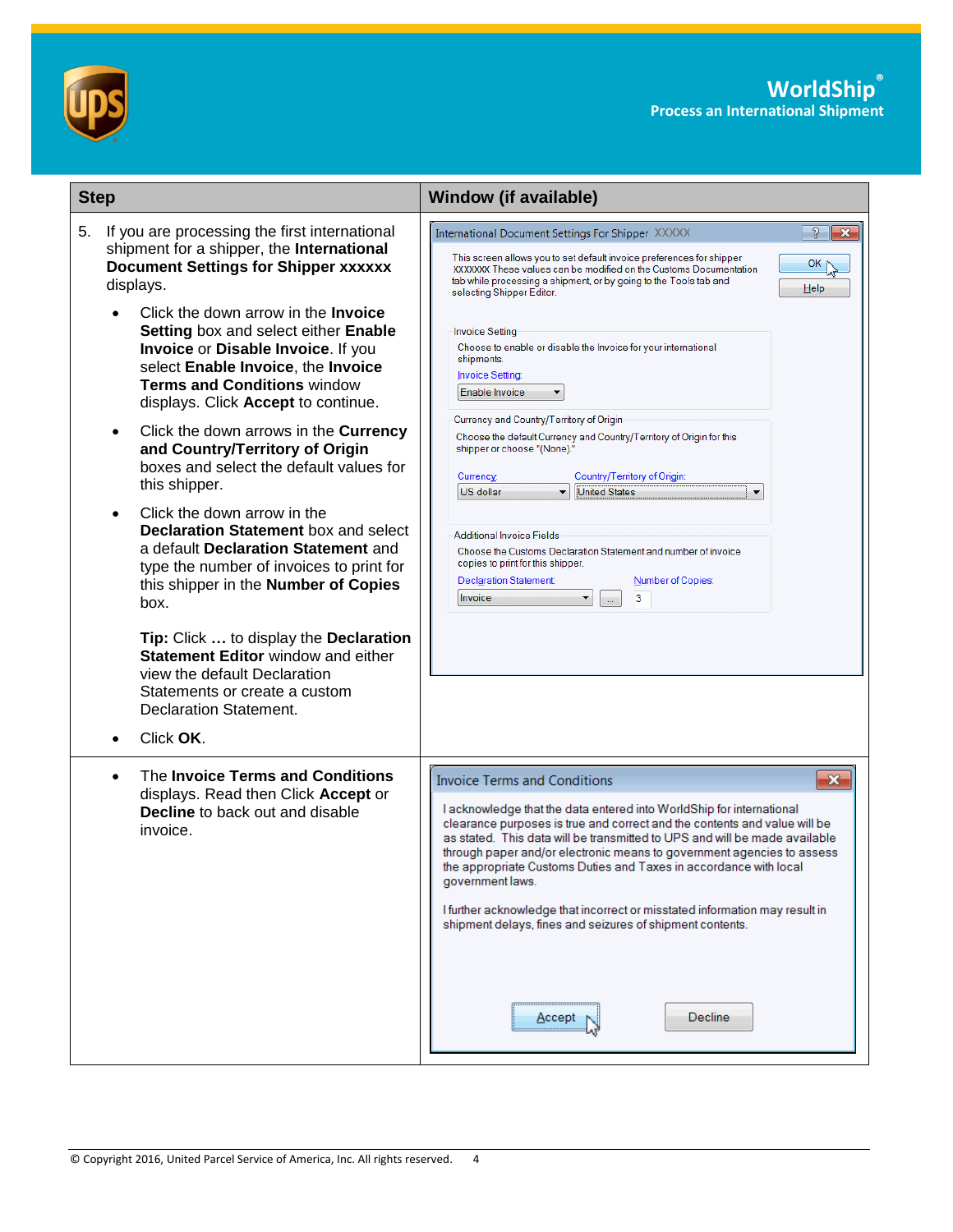

| <b>Step</b> |                                                                                                                                                                                                                         | <b>Window (if available)</b>                                                                                                                                                                                                                                                                                                                                                                                                                                                                                                                                                                                                                                                           |
|-------------|-------------------------------------------------------------------------------------------------------------------------------------------------------------------------------------------------------------------------|----------------------------------------------------------------------------------------------------------------------------------------------------------------------------------------------------------------------------------------------------------------------------------------------------------------------------------------------------------------------------------------------------------------------------------------------------------------------------------------------------------------------------------------------------------------------------------------------------------------------------------------------------------------------------------------|
| 6.          | The Customs Documentation tab<br>displays. For each export document that<br>you enabled on the International tab in the<br>Shipper Editor, an export document sub-<br>tab displays on the Customs<br>Documentation tab. | $\mathbb{L}$ $\otimes$ $\otimes$ $\cdot$ $\otimes$ $\mathbb{L}$ ) $\cdot$<br><b>UPS WorldShip</b><br>ø<br>Home My Services Tools<br>Printing Activities Import-Export<br>UPS.com<br>Support<br>Ship To   Ship From   Distribution<br>Service   Options   Detail   Reference Customs Documentation<br>√ Create an Invoice<br>Invoice EEI CO<br>V Importer (Sold To) Same as Ship To<br>Allow Multiple Currencies<br>Inv. Line Tot 0.00<br>Currency:<br><b>Declaration Statement</b><br><b>Discount</b><br><b>US dollar</b><br>$\blacktriangleright$ Invoice<br>Charges<br>Freight<br>Reason for Export<br>Terms of Sale<br>Sale<br>$\blacksquare$ Unknown<br>Insurance:<br>Packing List |
|             | Tip: If you want WorldShip to create an<br>Invoice, but the Invoice sub-tab does not<br>display, select the Create an Invoice check<br>box.                                                                             | cess Additional Forms<br>Other:<br><b>Additional Comments</b><br><b>Preview Document</b><br>Total Inv. Amt 0.00<br>Help<br>Goods<br>Request Duties and Taxes<br>Save/Update Commodities<br>Enter commodities below<br># CO<br><b>Description of Good</b><br>Part Number   Tariff Code<br><b>Country of Origin</b><br>Unit of Measure   Unit Price   Currency<br>Marks and Nur<br><b>Units</b><br>$\mathbf{1}$<br><b>United State</b><br>Each/Number<br>0.00<br>US dolla                                                                                                                                                                                                                |
|             | For each sub-tab:                                                                                                                                                                                                       |                                                                                                                                                                                                                                                                                                                                                                                                                                                                                                                                                                                                                                                                                        |
|             | Click the sub-tab.                                                                                                                                                                                                      | <b>Duties and Taxes</b><br>Estimate<br>0.00<br>Delete All<br><b>Tariff Code Lookup</b><br>Delete                                                                                                                                                                                                                                                                                                                                                                                                                                                                                                                                                                                       |
|             | Complete the necessary fields on the<br>sub-tab.                                                                                                                                                                        | Shipper's Cost (USD)<br><b>Process Shipment</b><br>Published:<br>F <sub>10</sub><br>382.01<br>Detail Cost<br>Your invoice may vary from the displayed rates                                                                                                                                                                                                                                                                                                                                                                                                                                                                                                                            |
|             | To the right of the sub-tabs:                                                                                                                                                                                           | XOFY Pending: 0 Shpmt(s), 0 Pkg(s)<br>Ver                                                                                                                                                                                                                                                                                                                                                                                                                                                                                                                                                                                                                                              |
|             | Select the Packing List check box to<br>display the Packing List window and<br>supply the Packing List details for your<br>shipment.                                                                                    |                                                                                                                                                                                                                                                                                                                                                                                                                                                                                                                                                                                                                                                                                        |
|             | Click Access Additional Forms to<br>$\bullet$<br>view and download additional forms on<br>UPS.com that may be needed for your<br>shipment.                                                                              |                                                                                                                                                                                                                                                                                                                                                                                                                                                                                                                                                                                                                                                                                        |
|             | Click Preview Document to see an on<br>screen view of the export document.                                                                                                                                              |                                                                                                                                                                                                                                                                                                                                                                                                                                                                                                                                                                                                                                                                                        |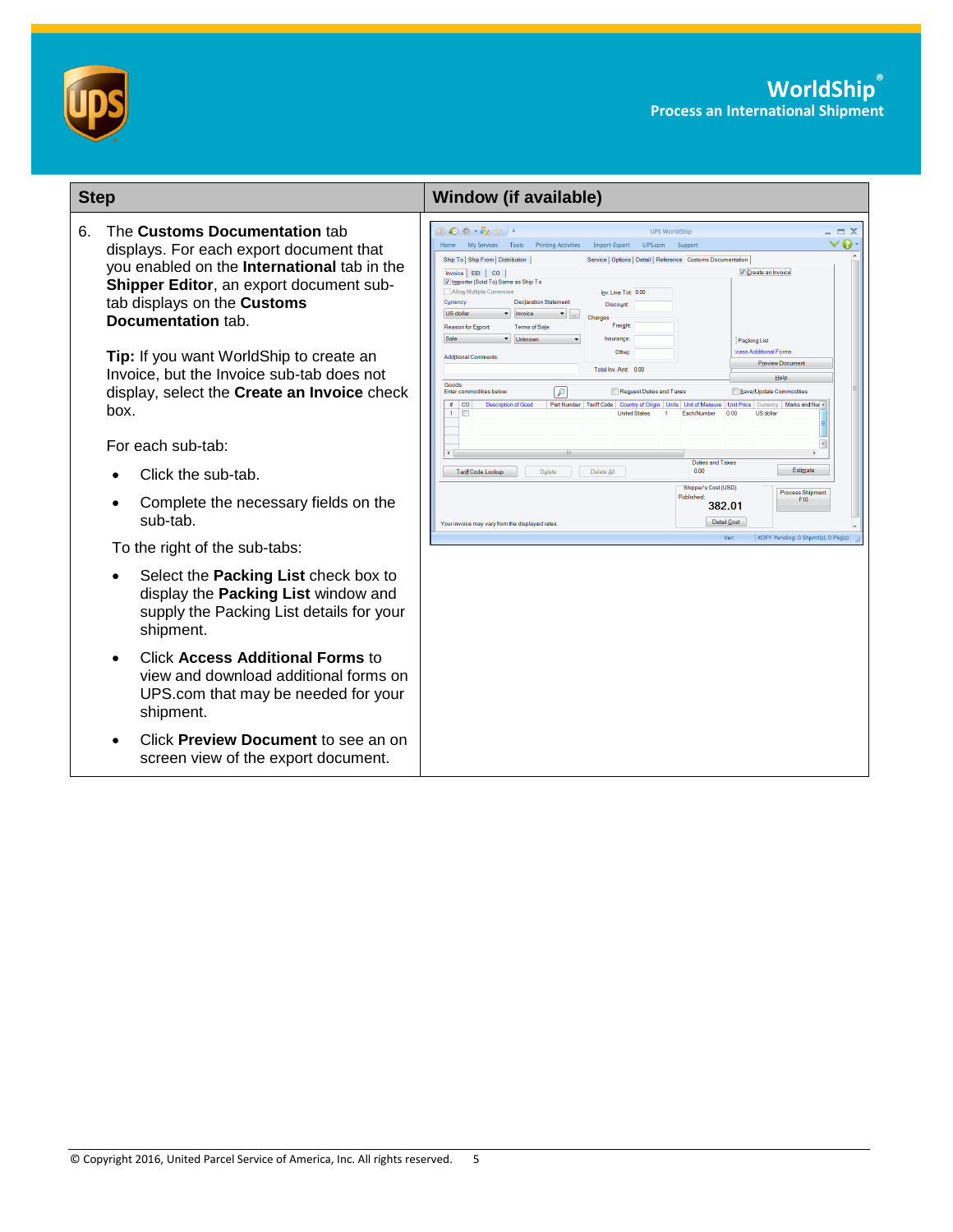

| <b>Step</b>                    |           |                                                                                                                                                                                      | <b>Window (if available)</b>                                                                                                                                                                                                                                                                                                                                                                                                                                                                                            |
|--------------------------------|-----------|--------------------------------------------------------------------------------------------------------------------------------------------------------------------------------------|-------------------------------------------------------------------------------------------------------------------------------------------------------------------------------------------------------------------------------------------------------------------------------------------------------------------------------------------------------------------------------------------------------------------------------------------------------------------------------------------------------------------------|
| $7_{\scriptscriptstyle{\sim}}$ |           | <b>Under Goods on the Customs</b><br><b>Documentation tab:</b>                                                                                                                       | $\circ \cdot \circ_{\mathbb{Z}} \circledast \bullet \mathbb{Z}$ ) =<br><b>UPS WorldShip</b><br>$-2$<br>$\wedge$ 0<br>UPS.com<br>My Services Tools<br><b>Printing Activities</b><br>Home<br>Import-Export<br>Support<br>Create/Edit Tab Order<br>$\mathcal{C}_2$                                                                                                                                                                                                                                                         |
|                                |           | Click the Search Commodities icon to<br>display the International Commodity<br>Search window and search for<br>commodities.                                                          | m<br>$\circ$<br>Create/Edit Required Fields<br>Create/Edit<br>System Shipper Delivery<br><b>Commodities More</b><br>Create/Edit Custom Labels<br>Preferences * Editor Date<br>Tools:<br>Profile<br><b>Profile Tools</b><br><b>Editors and Communication</b><br>Preferences<br>Ship To   Ship From   Distribution  <br>Service   Options   Detail   Reference Customs Documentation<br>Create an Invoice<br>Invoice EEI   CO<br>V Importer (Sold To) Same as Ship To<br>Allow Multiple Currencies<br>Inv. Line Tot: 0.00 |
|                                | $\bullet$ | Select the Request Duties and Taxes<br>check box to save the estimated duties<br>and taxes in Shipment History.                                                                      | <b>Declaration Statement:</b><br>Currency:<br>Discount:<br>$\overline{\phantom{a}}$ Invoice<br>(None)<br>$\bullet$ $\Box$<br>Charges<br>Freight:<br>Terms of Sale:<br>Reason for Export:<br>Sale<br>v Unknown<br>Packing List<br>Insurance<br><b>Access Additional Forms</b><br>Other:<br>Additional Comments:<br>Preview Document<br>Total Inv. Amt: 0.00                                                                                                                                                              |
|                                |           | Tip: The estimated duties and taxes<br>are saved in Shipment History, and<br>Duties and Taxes in the Shipment<br>History window becomes active only if<br>you select this check box. | Help<br>Goods<br>$\mathcal{L}$<br>Request Duties and Taxes<br>Save/Update Commodities<br>Enter commodities helow<br># CO<br>Part Number   Tariff Code   Country of Origin   Units   Unit of Measure   Unit Price  <br><b>Description of Good</b><br>Currency<br>$\mathbf{1}$<br>$\blacksquare$<br>0.00<br>(None)<br>Each/Number<br>(None)<br><b>Duties and Taxes</b><br>Estimate<br>0.00                                                                                                                                |
|                                | $\bullet$ | Select the Save/Update Commodities<br>check box to save/update the<br>commodity information to the<br><b>Commodity Editor.</b>                                                       | Tariff Code Lookup<br>Delete<br>Delete Al<br>Shipper's Cost (USD)<br>Process Shipment<br>Published:<br>F10<br>0.00<br>Detail Cost<br>Your invoice may vary from the displayed rates.<br>Ver<br><b>XOFY Pendina: 3 Shomt(s), 3 Pkg(s)</b>                                                                                                                                                                                                                                                                                |
|                                | $\bullet$ | Specify the goods details in the Goods<br>grid for each good that you want to<br>ship.                                                                                               |                                                                                                                                                                                                                                                                                                                                                                                                                                                                                                                         |
|                                | $\bullet$ | Click Tariff Code Lookup to display<br>the Tariff Code Lookup window and<br>search for tariff codes.                                                                                 |                                                                                                                                                                                                                                                                                                                                                                                                                                                                                                                         |
|                                | $\bullet$ | Select a good and click Delete to<br>delete one commodity on the Goods<br>grid, and click Delete All to delete all<br>commodities on the Goods grid.                                 |                                                                                                                                                                                                                                                                                                                                                                                                                                                                                                                         |
|                                | $\bullet$ | Click Estimate to display an estimate<br>of the duties and taxes for the<br>shipment.                                                                                                |                                                                                                                                                                                                                                                                                                                                                                                                                                                                                                                         |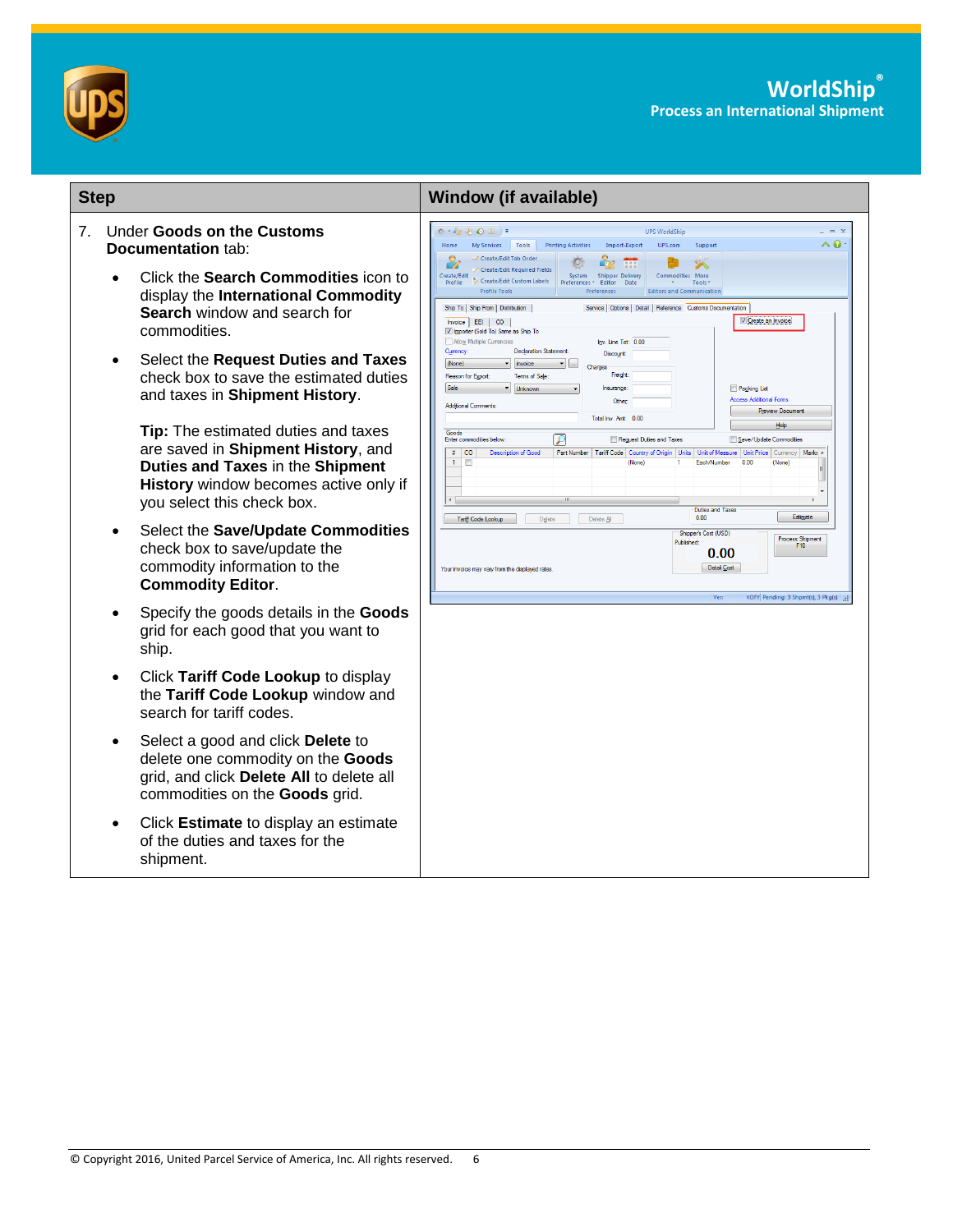



| <b>Step</b>                                                                                                                                                                                                                                                                                                                                                                                         | <b>Window (if available)</b>                                                                                                                                                                                                                                                                                                                                                                                                                                                                                                                                                                                                                                                                                                                                                                                                                                                                                                                                                                                                                                                                                                                                                                                                                                                                                                                                             |
|-----------------------------------------------------------------------------------------------------------------------------------------------------------------------------------------------------------------------------------------------------------------------------------------------------------------------------------------------------------------------------------------------------|--------------------------------------------------------------------------------------------------------------------------------------------------------------------------------------------------------------------------------------------------------------------------------------------------------------------------------------------------------------------------------------------------------------------------------------------------------------------------------------------------------------------------------------------------------------------------------------------------------------------------------------------------------------------------------------------------------------------------------------------------------------------------------------------------------------------------------------------------------------------------------------------------------------------------------------------------------------------------------------------------------------------------------------------------------------------------------------------------------------------------------------------------------------------------------------------------------------------------------------------------------------------------------------------------------------------------------------------------------------------------|
| <b>Click Process Shipment F10.</b><br>8.<br>Note:<br>When you click Process Shipment<br>F10, WorldShip will validate the receiver<br>e-mail address and display a message<br>indicating the shipment may require<br>documentation from the receiver if:<br>The receiver E-mail address is<br>a)<br>blank.<br>The shipment is a worldwide<br>b)<br>shipment (excludes domestic and                   | Ⅱ◎※・☆☆Ⅱ→<br><b>UPS WorldShip</b><br>$\Box$ $\times$<br>ø<br>My Services Tools Printing Activities<br>Import-Export UPS.com Support<br>Home<br>Ship To   Ship From   Distribution<br>Service   Options   Detail   Reference   Customs Documentation<br>Create an Invoice<br>Invoice EEI CO<br>V Importer (Sold To) Same as Ship To<br>Allow Multiple Currencies<br>Inv. Line Tot 10.00<br>Currency:<br><b>Declaration Statement</b><br>Discount<br><b>US</b> dollar<br>$\blacktriangleright$ Invoice<br>Charges<br>Freight<br>Reason for Export:<br>Terms of Sale:<br>Sale<br>$\blacktriangledown$ Unknown<br>Insurance:<br>Packing List<br>Other:<br>ccess Additional Forms<br><b>Additional Comments</b><br><b>Preview Document</b><br>Total Inv. Amt 10.00<br>Help<br>Goods<br>Reguest Duties and Taxes<br>Enter commodities below<br>$\mathcal{P}$<br>Save/Update Commodities<br><b>Description of Good</b><br>Part Number   Tariff Code   Country of Origin   Units   Unit of Measure   Unit Price   Currency<br>Marks and Nui ~<br>$\#$ CO<br>Keyboards<br><b>United States</b><br>Each/Number<br>10.00<br><b>US</b> dollar<br>$\mathbf{1}$<br>$\mathbf{1}$<br>$\overline{2}$<br>E<br><b>United States</b><br>Each/Number<br>0.00<br>US dollar<br><b>Duties and Taxes</b><br>Estimate<br>0.00<br>Tariff Code Lookup<br>Delete All<br>Delete<br>Shipper's Cost (USD) |
| transborder.)<br>The shipment is not a Return<br>C)<br>Service shipment.<br>You have the option to enter the E-mail<br>address now. If you select Yes,<br>WorldShip will return to the Ship To, E-<br>mail Address field. If you select No,<br>WorldShip will process the shipment,<br>You can stop the display of this<br>message by selecting the Do not show<br>this dialog box again check box. | <b>Process Shipment</b><br><b>Published:</b><br>F10<br>0.00<br>Detail Cost<br>Your invoice may vary from the displayed rates<br>Ver:<br>XOFY Pending: 1 Shpmt(s), 1 Pkg(s)<br><b>UPS WorldShip</b><br>This shipment may require documentation from the receiver. To ensure timely<br>customs clearance, please provide complete receiver contact information,<br>including a valid mobile phone number and email address.<br>Would you like to enter the receiver's email address?<br>Do not show this dialog box again.<br>Yes<br>No                                                                                                                                                                                                                                                                                                                                                                                                                                                                                                                                                                                                                                                                                                                                                                                                                                    |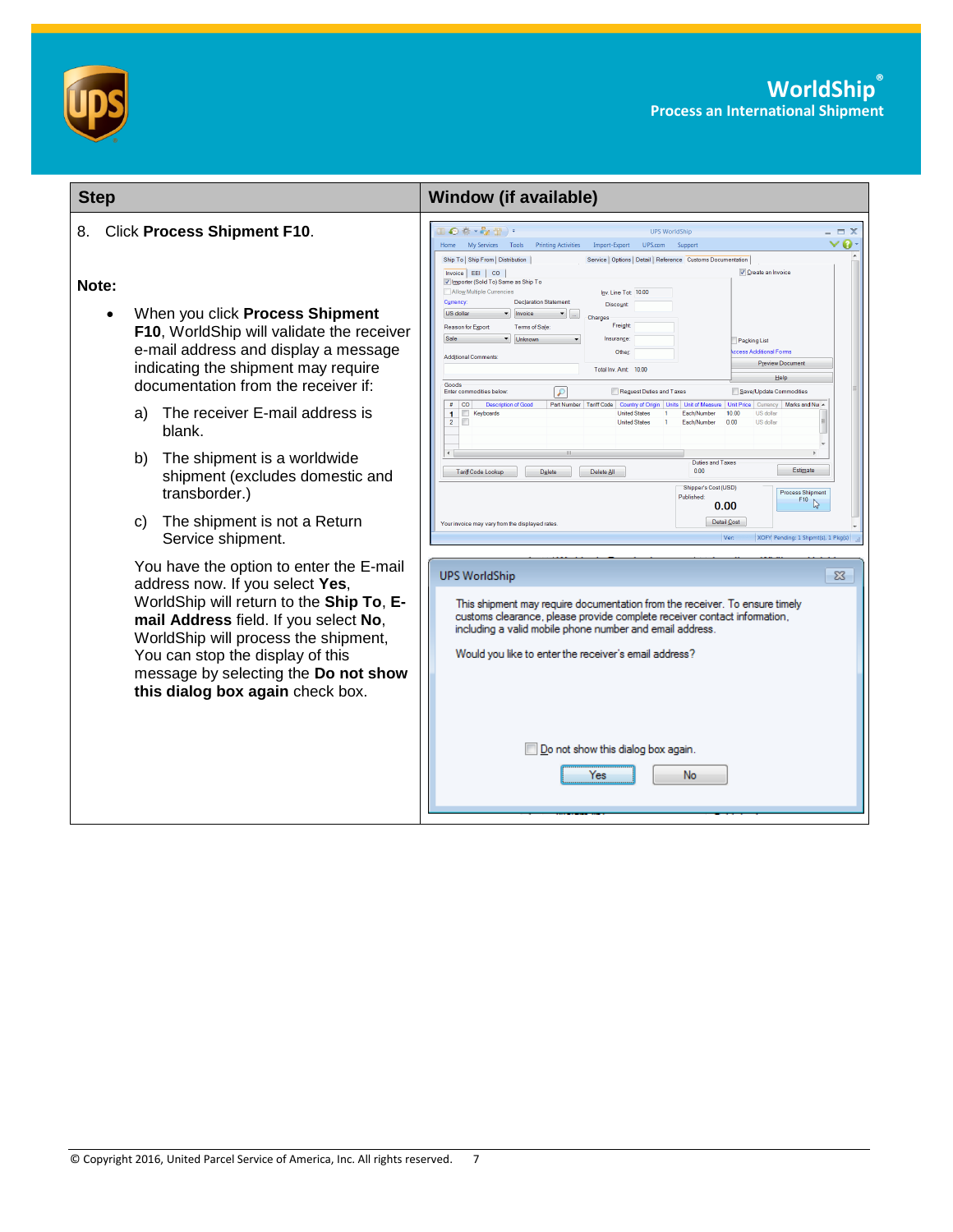



| <b>Step</b>                                                                                                                                                | <b>Window (if available)</b>                                                                                                                                                                                                                                                                                                                                                                                                                                                                                                                                                                                                                                                                                                                                                                                                                                                                                                                                                                                                                                                                                                                                                                                                                                                                                                                                                                                                             |
|------------------------------------------------------------------------------------------------------------------------------------------------------------|------------------------------------------------------------------------------------------------------------------------------------------------------------------------------------------------------------------------------------------------------------------------------------------------------------------------------------------------------------------------------------------------------------------------------------------------------------------------------------------------------------------------------------------------------------------------------------------------------------------------------------------------------------------------------------------------------------------------------------------------------------------------------------------------------------------------------------------------------------------------------------------------------------------------------------------------------------------------------------------------------------------------------------------------------------------------------------------------------------------------------------------------------------------------------------------------------------------------------------------------------------------------------------------------------------------------------------------------------------------------------------------------------------------------------------------|
| A message may display if a required field<br>8.<br>was not completed (see samples).<br>Click OK.<br>$\bullet$                                              | <b>UPS WorldShip</b><br>$\vert x \vert$<br>A required field has been left empty or is invalid. It's marked in red. Other required fields are marked with blue labels.<br>i)<br>Fill in all required fields before trying to proceed.<br>OK                                                                                                                                                                                                                                                                                                                                                                                                                                                                                                                                                                                                                                                                                                                                                                                                                                                                                                                                                                                                                                                                                                                                                                                               |
| Complete the required field(s).<br>Repeat if needed.                                                                                                       | <b>UPS WorldShip</b><br>$\times$<br>At least one good is required for the Invoice.<br>Fill in all required fields before trying to proceed.<br>If additional help is needed, use the<br>UPS WorldShip Help.<br><br>ок<br>                                                                                                                                                                                                                                                                                                                                                                                                                                                                                                                                                                                                                                                                                                                                                                                                                                                                                                                                                                                                                                                                                                                                                                                                                |
| If you do not have an International Shipper<br>9.<br>Agreement with UPS, the Power of<br>Attorney window displays.<br>Review the information.<br>Click OK. | Power of Attorney for Shipper Number: WX0644<br>This shipment requires a signed Customs Power of Attorney from the exporter so that UPS may act as forwarding agent<br><u>(i</u><br>for export control and customs purposes.<br>Please complete, date/sign and include with your invoice the Customs Power of Attorney form by selecting "OK" to print<br>this form.<br>Note: To avoid signing this agreement on a per shipment basis in the future, complete and return to UPS an International<br>Shipper Agreement for each shipper.<br>To print an International Shipper Agreement, select "Activities" from the main menu. Then select "Print International<br>Shipper Agreement".<br>For more information refer to UPS WorldShip Help<br>ΰK                                                                                                                                                                                                                                                                                                                                                                                                                                                                                                                                                                                                                                                                                        |
| 10. A blank Shipping window displays, and the<br>package labels and export documents print.<br>On the Home tab, select History or press<br>F3.             | Ⅲ ◎ ※ → ◎ 習 )・<br><b>UPS WorldShip</b><br>$\Box$ $X$<br>^0.<br>Home<br>My Services Tools<br><b>Printing Activities</b><br>Import-Export<br>UPS.com<br>Support<br>Create a Return<br>$\searrow$<br>╨<br>Multi-piece Shipment<br>History<br>Void<br>Track<br>Addresses<br>Messaging<br>Repeat<br>End of<br>Pickup<br>Save Shipment<br>Day<br>Center<br>Information<br>Navigat<br><b>Shipment Activities</b><br>Track Manage Addresses End of Day<br>Pickups<br>Messages<br>Ship To Ship From   Distribution  <br>Service   Options   Detail   Reference<br>Package<br>Customer ID:<br>Shipment<br>V Update Address Book<br>Package Type<br>Freight<br>Residential<br><b>UPS Service</b><br>Package<br><b>Company or Name</b><br>Next Day Air<br>Width:<br>Height<br>Length:<br>in<br>Need it there sooner?<br>Attention<br><b>Declared Value:</b><br>Reference Number 1<br>Address <sub>1</sub><br>Saturday Delivery<br>Reference Number 2<br>Address 3:<br>Address 2<br><b>Postal Code</b><br>Country/Territory<br><b>United States</b><br><b>Bill Transportation To:</b><br><u>S</u> ity or Town<br>State/Province/County<br>Shipper<br>With Return Services<br>Telephone:<br>E-mail Address:<br>Shipper's Cost (USD)<br>$O - 11$<br>Weight (lb)<br>Published:<br>UPS Account Number:<br>Tax ID Number<br>Package:<br>Shipment<br>0.00<br>0.0<br>Electronic Scale Activated<br>Detail Cost<br>XOFY Pending: 1 Shpmt(s), 1 Pkg(s)<br>Ver: |